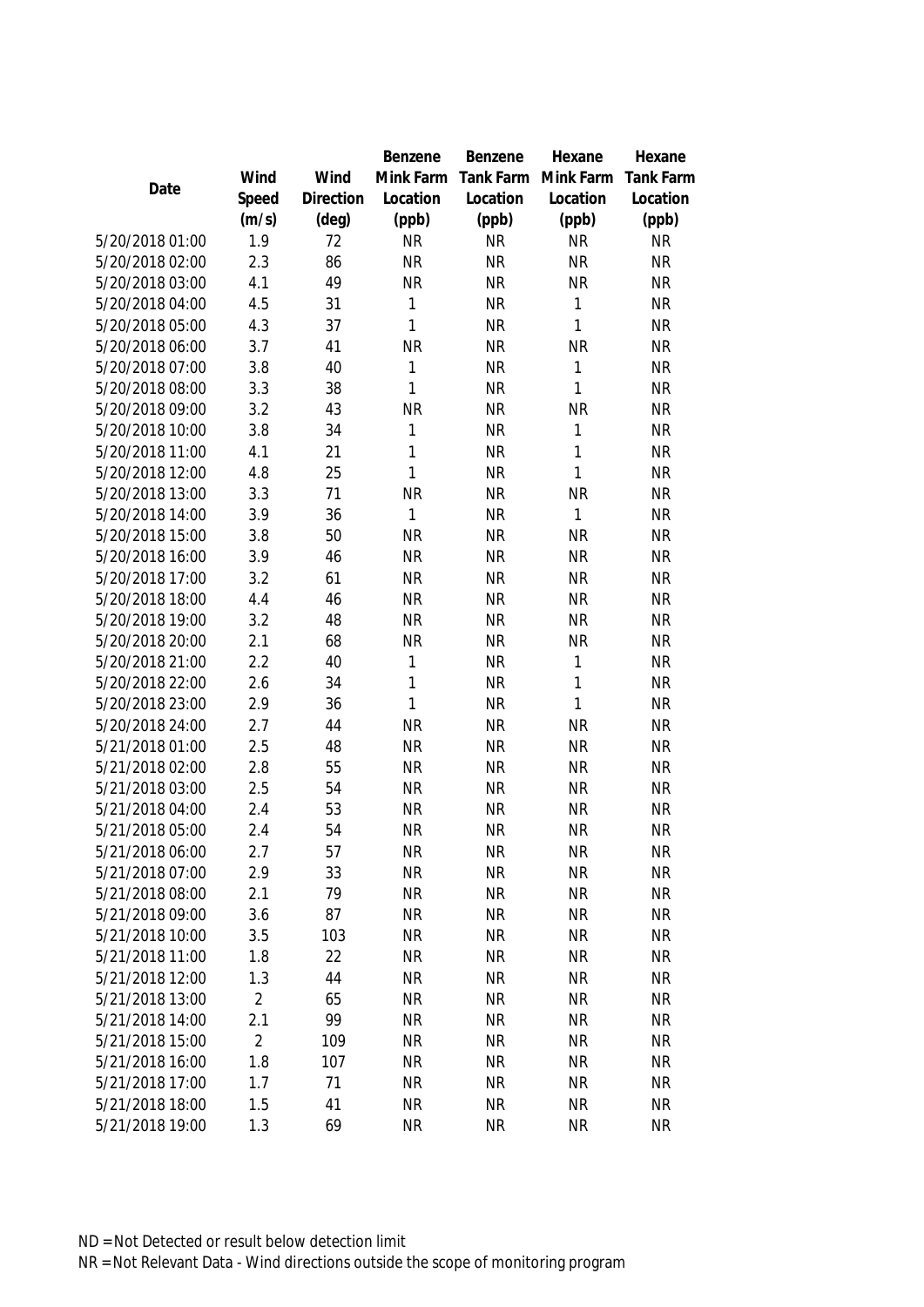|                 |             |                | <b>Benzene</b> | Benzene   | Hexane         | Hexane           |
|-----------------|-------------|----------------|----------------|-----------|----------------|------------------|
|                 | Wind        | Wind           | Mink Farm      | Tank Farm | Mink Farm      | <b>Tank Farm</b> |
| Date            | Speed       | Direction      | Location       | Location  | Location       | Location         |
|                 | (m/s)       | $(\text{deg})$ | (ppb)          | (ppb)     | (ppb)          | (ppb)            |
| 5/21/2018 20:00 | 1.2         | 58             | <b>NR</b>      | <b>NR</b> | <b>NR</b>      | <b>NR</b>        |
| 5/21/2018 21:00 | 1.5         | 74             | <b>NR</b>      | <b>NR</b> | <b>NR</b>      | <b>NR</b>        |
| 5/21/2018 22:00 | 1.6         | 50             | <b>NR</b>      | <b>NR</b> | <b>NR</b>      | <b>NR</b>        |
| 5/21/2018 23:00 | 1.6         | 46             | <b>NR</b>      | <b>NR</b> | <b>NR</b>      | <b>NR</b>        |
| 5/21/2018 24:00 | 1.3         | 87             | <b>NR</b>      | <b>NR</b> | <b>NR</b>      | <b>NR</b>        |
| 5/22/2018 01:00 | 1.2         | 108            | <b>NR</b>      | <b>NR</b> | <b>NR</b>      | <b>NR</b>        |
| 5/22/2018 02:00 | 1.8         | 19             | <b>NR</b>      | <b>NR</b> | <b>NR</b>      | <b>NR</b>        |
| 5/22/2018 03:00 | 1.3         | 74             | <b>NR</b>      | <b>NR</b> | <b>NR</b>      | <b>NR</b>        |
| 5/22/2018 04:00 | 1.8         | 12             | 1              | <b>NR</b> | 1              | <b>NR</b>        |
| 5/22/2018 05:00 | 1.6         | 18             | 1              | <b>NR</b> | 1              | <b>NR</b>        |
| 5/22/2018 06:00 | 1           | 20             | 1              | <b>NR</b> | 1              | <b>NR</b>        |
| 5/22/2018 07:00 | 0.7         | 26             | 1              | <b>NR</b> | $\overline{2}$ | <b>NR</b>        |
| 5/22/2018 08:00 | 0.3         | 5              | 1              | <b>NR</b> | 1              | <b>NR</b>        |
| 5/22/2018 09:00 | 1.6         | 311            | 1              | <b>NR</b> | 1              | <b>NR</b>        |
| 5/22/2018 10:00 | 2.1         | 335            | 1              | <b>NR</b> | 1              | <b>NR</b>        |
| 5/22/2018 11:00 | 1.9         | 345            | 1              | <b>NR</b> | 1              | <b>NR</b>        |
| 5/22/2018 12:00 | 2.3         | 330            | 1              | <b>NR</b> | 1              | <b>NR</b>        |
| 5/22/2018 13:00 | 2.2         | 333            | 1              | <b>NR</b> | 1              | <b>NR</b>        |
| 5/22/2018 14:00 | 2.8         | 321            | 1              | <b>NR</b> | 1              | <b>NR</b>        |
| 5/22/2018 15:00 | 2.6         | 329            | 1              | <b>NR</b> | 1              | <b>NR</b>        |
| 5/22/2018 16:00 | 2.5         | 35             | 1              | <b>NR</b> | 1              | <b>NR</b>        |
| 5/22/2018 17:00 | 1.6         | 60             | <b>NR</b>      | <b>NR</b> | <b>NR</b>      | <b>NR</b>        |
| 5/22/2018 18:00 | 1.9         | 48             | <b>NR</b>      | <b>NR</b> | <b>NR</b>      | <b>NR</b>        |
| 5/22/2018 19:00 | 2.2         | 42             | <b>NR</b>      | <b>NR</b> | <b>NR</b>      | <b>NR</b>        |
| 5/22/2018 20:00 | 1.6         | 51             | <b>NR</b>      | <b>NR</b> | <b>NR</b>      | <b>NR</b>        |
| 5/22/2018 21:00 | 1.7         | 66             | <b>NR</b>      | <b>NR</b> | <b>NR</b>      | <b>NR</b>        |
| 5/22/2018 22:00 | 1.3         | 89             | <b>NR</b>      | <b>NR</b> | <b>NR</b>      | <b>NR</b>        |
| 5/22/2018 23:00 | 0.6         | 102            | <b>NR</b>      | <b>NR</b> | <b>NR</b>      | <b>NR</b>        |
| 5/22/2018 24:00 | 1.1         | 108            | <b>NR</b>      | <b>NR</b> | <b>NR</b>      | <b>NR</b>        |
| 5/23/2018 01:00 | 1.4         | 148            | <b>NR</b>      | <b>NR</b> | NR             | <b>NR</b>        |
| 5/23/2018 02:00 | 0.6         | 138            | <b>NR</b>      | <b>NR</b> | <b>NR</b>      | <b>NR</b>        |
| 5/23/2018 03:00 | 0.3         | 222            | <b>NR</b>      | 1         | <b>NR</b>      | 1                |
| 5/23/2018 04:00 | 0.5         | 123            | <b>NR</b>      | ΝR        | <b>NR</b>      | <b>NR</b>        |
| 5/23/2018 05:00 | 0.8         | 126            | <b>NR</b>      | NR        | NR             | <b>NR</b>        |
| 5/23/2018 06:00 | $\mathbf 0$ | 108            | <b>NR</b>      | ΝR        | <b>NR</b>      | <b>NR</b>        |
| 5/23/2018 07:00 | 0.5         | 240            | $\overline{2}$ | 1         | 13             | 1                |
| 5/23/2018 08:00 | 0.1         | 41             | <b>NR</b>      | <b>NR</b> | <b>NR</b>      | <b>NR</b>        |
| 5/23/2018 09:00 | 1.1         | 18             | 1              | <b>NR</b> | 1              | <b>NR</b>        |
| 5/23/2018 10:00 | 1.9         | 35             | 1              | <b>NR</b> | $\overline{2}$ | <b>NR</b>        |
| 5/23/2018 11:00 | 1.8         | 88             | <b>NR</b>      | <b>NR</b> | <b>NR</b>      | <b>NR</b>        |
| 5/23/2018 12:00 | 1.2         | 136            | <b>NR</b>      | <b>NR</b> | <b>NR</b>      | <b>NR</b>        |
| 5/23/2018 13:00 | 1.1         | 105            | <b>NR</b>      | <b>NR</b> | <b>NR</b>      | <b>NR</b>        |
| 5/23/2018 14:00 | 1.6         | 62             | <b>NR</b>      | <b>NR</b> | <b>NR</b>      | <b>NR</b>        |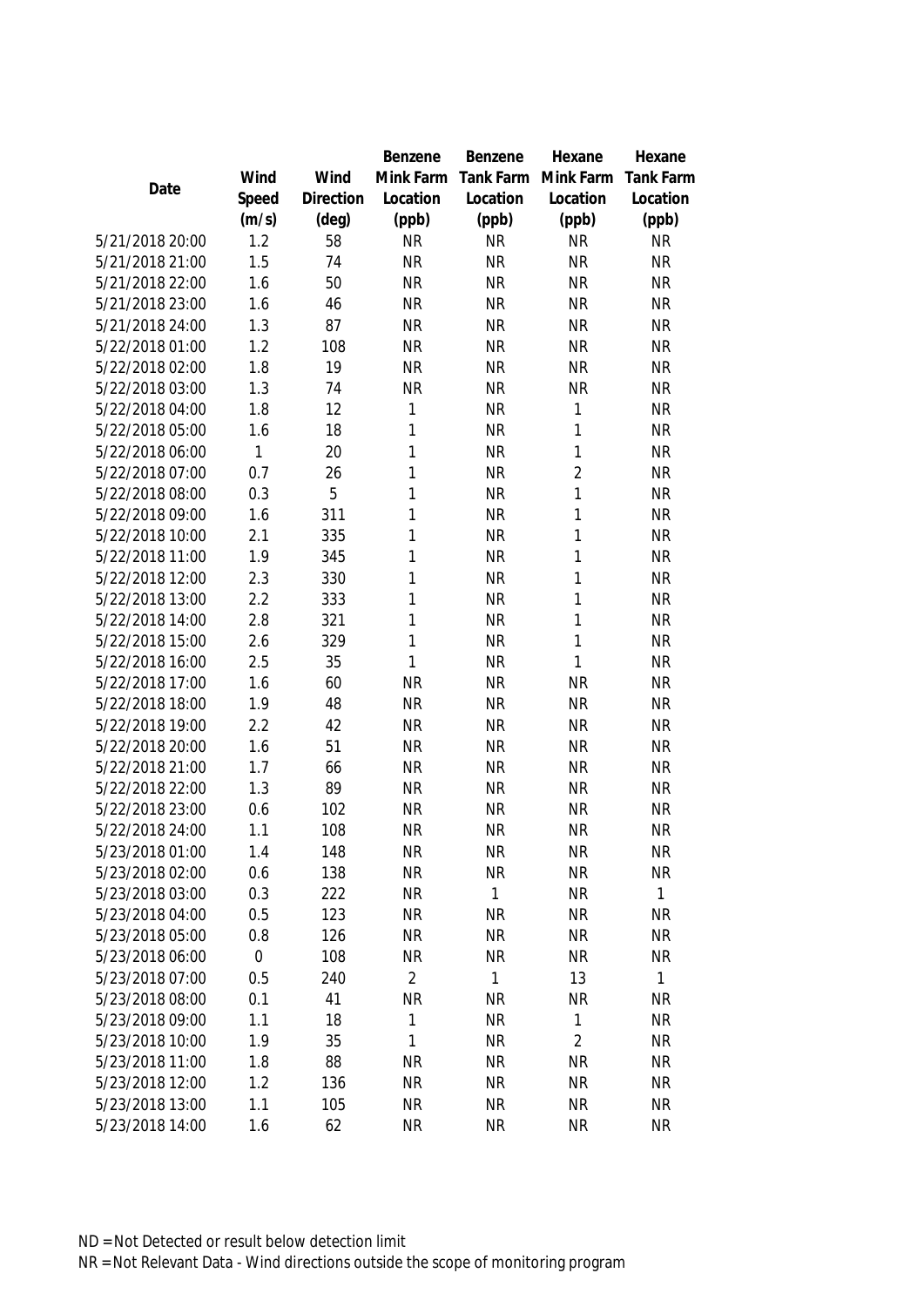|                 |                |                | Benzene   | Benzene      | Hexane    | Hexane           |
|-----------------|----------------|----------------|-----------|--------------|-----------|------------------|
|                 | Wind           | Wind           | Mink Farm | Tank Farm    | Mink Farm | <b>Tank Farm</b> |
| Date            | Speed          | Direction      | Location  | Location     | Location  | Location         |
|                 | (m/s)          | $(\text{deg})$ | (ppb)     | (ppb)        | (ppb)     | (ppb)            |
| 5/23/2018 15:00 | 1.9            | 21             | <b>NR</b> | <b>NR</b>    | <b>NR</b> | <b>NR</b>        |
| 5/23/2018 16:00 | 1.4            | 76             | <b>NR</b> | <b>NR</b>    | <b>NR</b> | <b>NR</b>        |
| 5/23/2018 17:00 | 1.8            | 93             | <b>NR</b> | <b>NR</b>    | <b>NR</b> | <b>NR</b>        |
| 5/23/2018 18:00 | 2.4            | 98             | <b>NR</b> | <b>NR</b>    | <b>NR</b> | <b>NR</b>        |
| 5/23/2018 19:00 | $\overline{2}$ | 84             | <b>NR</b> | <b>NR</b>    | <b>NR</b> | <b>NR</b>        |
| 5/23/2018 20:00 | 2.1            | 86             | <b>NR</b> | <b>NR</b>    | <b>NR</b> | <b>NR</b>        |
| 5/23/2018 21:00 | 1.7            | 80             | <b>NR</b> | <b>NR</b>    | <b>NR</b> | <b>NR</b>        |
| 5/23/2018 22:00 | 1.8            | 75             | <b>NR</b> | <b>NR</b>    | <b>NR</b> | <b>NR</b>        |
| 5/23/2018 23:00 | 1.7            | 78             | <b>NR</b> | <b>NR</b>    | <b>NR</b> | <b>NR</b>        |
| 5/23/2018 24:00 | 2.2            | 86             | <b>NR</b> | <b>NR</b>    | <b>NR</b> | <b>NR</b>        |
| 5/24/2018 01:00 | 1.8            | 79             | <b>NR</b> | <b>NR</b>    | <b>NR</b> | <b>NR</b>        |
| 5/24/2018 02:00 | 1.9            | 82             | <b>NR</b> | <b>NR</b>    | <b>NR</b> | <b>NR</b>        |
| 5/24/2018 03:00 | 1.9            | 102            | <b>NR</b> | <b>NR</b>    | <b>NR</b> | <b>NR</b>        |
| 5/24/2018 04:00 | 2.6            | 121            | <b>NR</b> | <b>NR</b>    | <b>NR</b> | <b>NR</b>        |
| 5/24/2018 05:00 | 1.6            | 96             | <b>NR</b> | <b>NR</b>    | <b>NR</b> | <b>NR</b>        |
| 5/24/2018 06:00 | 2.2            | 126            | <b>NR</b> | <b>NR</b>    | <b>NR</b> | <b>NR</b>        |
| 5/24/2018 07:00 | 2.3            | 153            | <b>NR</b> | <b>NR</b>    | <b>NR</b> | <b>NR</b>        |
| 5/24/2018 08:00 | 2.8            | 170            | <b>NR</b> | 1            | <b>NR</b> | 1                |
| 5/24/2018 09:00 | 3.3            | 179            | <b>NR</b> | 1            | <b>NR</b> | 1                |
| 5/24/2018 10:00 | 3.5            | 179            | <b>NR</b> | 1            | <b>NR</b> | 1                |
| 5/24/2018 11:00 | 3.7            | 179            | <b>NR</b> | 1            | <b>NR</b> | $\mathbf{1}$     |
| 5/24/2018 12:00 | 3.5            | 187            | <b>NR</b> | 1            | <b>NR</b> | 1                |
| 5/24/2018 13:00 | 3.1            | 170            | <b>NR</b> | 1            | <b>NR</b> | 1                |
| 5/24/2018 14:00 | 2.6            | 182            | <b>NR</b> | <b>NR</b>    | <b>NR</b> | <b>NR</b>        |
| 5/24/2018 15:00 | 2.6            | 159            | <b>NR</b> | <b>NR</b>    | <b>NR</b> | <b>NR</b>        |
| 5/24/2018 16:00 | 2.1            | 177            | <b>NR</b> | <b>NR</b>    | <b>NR</b> | <b>NR</b>        |
| 5/24/2018 17:00 | 2.3            | 187            | <b>NR</b> | $\mathbf 1$  | <b>NR</b> | 1                |
| 5/24/2018 18:00 | 1.9            | 189            | <b>NR</b> | 1            | <b>NR</b> | 1                |
| 5/24/2018 19:00 | 1.8            | 211            | <b>NR</b> | 1            | <b>NR</b> | 1                |
| 5/24/2018 20:00 | 1.1            | 138            | <b>NR</b> | <b>NR</b>    | <b>NR</b> | <b>NR</b>        |
| 5/24/2018 21:00 | 2.5            | 121            | <b>NR</b> | <b>NR</b>    | <b>NR</b> | <b>NR</b>        |
| 5/24/2018 22:00 | 3              | 114            | <b>NR</b> | <b>NR</b>    | <b>NR</b> | <b>NR</b>        |
| 5/24/2018 23:00 | 2.3            | 126            | <b>NR</b> | <b>NR</b>    | <b>NR</b> | <b>NR</b>        |
| 5/24/2018 24:00 | 2.6            | 154            | <b>NR</b> | <b>NR</b>    | <b>NR</b> | <b>NR</b>        |
| 5/25/2018 01:00 | 3.5            | 169            | <b>NR</b> | <b>NR</b>    | <b>NR</b> | <b>NR</b>        |
| 5/25/2018 02:00 | 4              | 169            | <b>NR</b> | <b>NR</b>    | <b>NR</b> | <b>NR</b>        |
| 5/25/2018 03:00 | 3.9            | 167            | <b>NR</b> | <b>NR</b>    | <b>NR</b> | <b>NR</b>        |
| 5/25/2018 04:00 | 4.3            | 170            | <b>NR</b> | $\mathbf{1}$ | <b>NR</b> | $\mathbf{1}$     |
| 5/25/2018 05:00 | 4.3            | 169            | <b>NR</b> | <b>NR</b>    | <b>NR</b> | <b>NR</b>        |
| 5/25/2018 06:00 | 3.4            | 177            | <b>NR</b> | 1            | <b>NR</b> | 1                |
| 5/25/2018 07:00 | 3.1            | 182            | <b>NR</b> | 1            | <b>NR</b> | 1                |
| 5/25/2018 08:00 | 2.8            | 187            | <b>NR</b> | 1            | <b>NR</b> | 1                |
| 5/25/2018 09:00 | 2.9            | 187            | <b>NR</b> | 1            | <b>NR</b> | 1                |